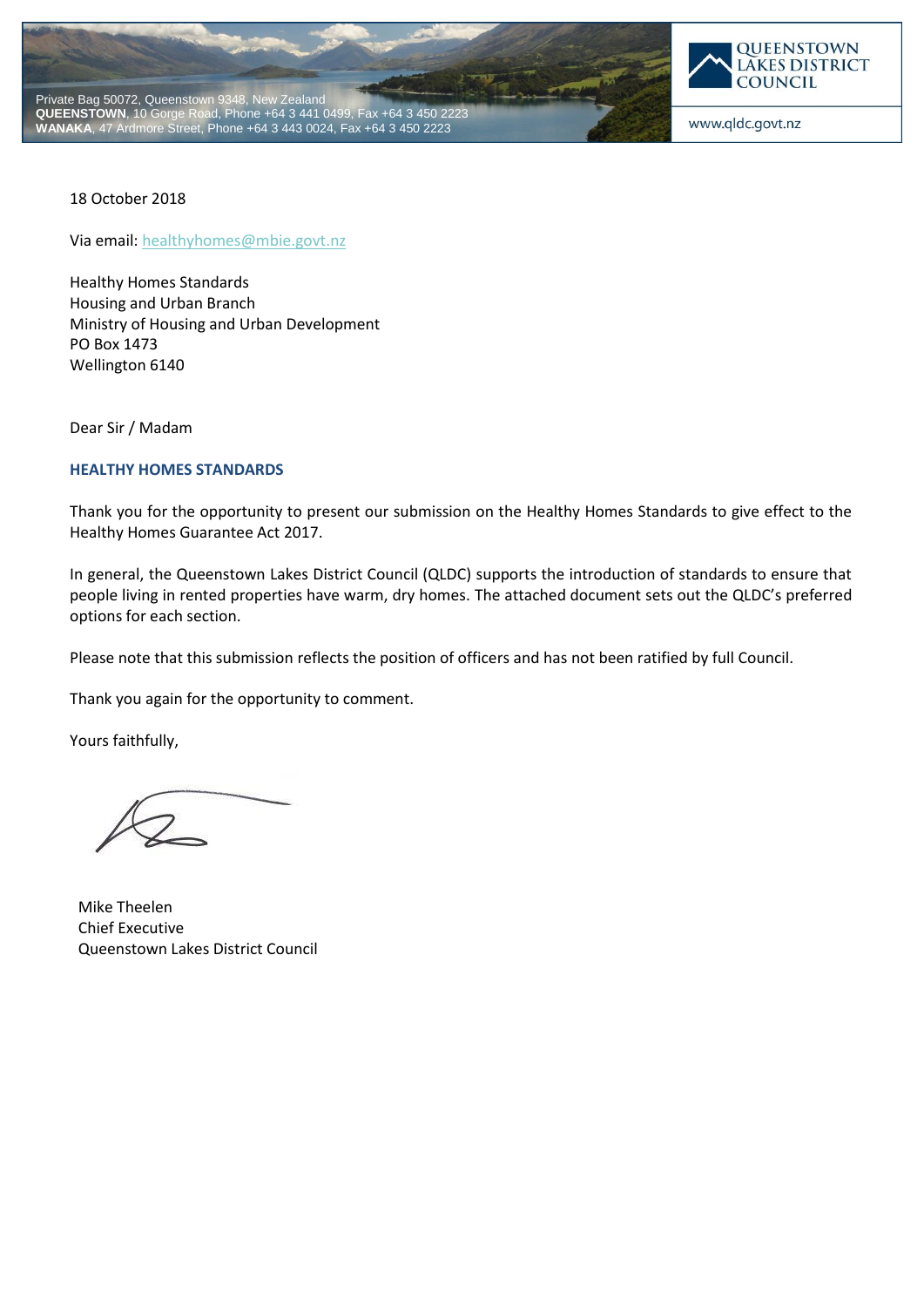## **1.0 INTRODUCTION**

- 1.1 Approximately 44 per cent of Queenstown Lakes households live in rented accommodation<sup>1</sup>. QLDC supports proposals to make all rental properties safe, warm and dry as this will deliver good outcomes for many of our residents.
- 1.2 Whilst we fully support the initiative, we do urge consideration of monitoring and enforcement requirements. We are also mindful that costs associated with bringing rental properties up to standard may be passed onto tenants in a rental market that is already the most expensive in the country. Whilst this is not a reason to slow reform, it is a potential negative externality that may need to be addressed subsequently. We suggest that it could be considered as part of the reform of the Residential Tenancies Act 1986.
- 1.3 The QLDC's preferred options, which are set out below, take into account the Queenstown Lakes climate and other conditions specific to the local rental market.

## **2.0 HEATING**

## **Preferred option 2: Landlords are required to provide heating in living areas and bedrooms:**

- 2.1 We agree that the minimum temperatures recommended by the World Health Organisation (WHO) should provide the benchmark for the Healthy Homes Standards. Option 1 potentially disadvantages renters living in colder climates as it requires landlords to provide heating in the living area alone. For that reason we recommend Option 2 i.e. that landlords provide heating in the living room/s and bedrooms, and that the heating devices landlords provide must be capable of achieving an indoor temperature of at least 20°C.
- 2.2 We believe that landlords should be encouraged to install efficient, effective heating devices, and prevented from providing unflued gas and kerosene heaters.

### **3.0 INSULATION**

**Preferred options 3 and 2: An even higher minimum of ceiling and underfloor insulation, where the minimum level for both existing and new insulation is akin to the 2008 Building Code; and insulation can settle or degrade by up to 10% before it is in an unreasonable condition:**

- 3.1 We note that the 2016 regulations exempt homes that comply with the requirements relating to thermal insulation at the time it was installed on the condition that landlords produce the relevant record showing compliance. We note that unless all insulation is brought up to the current mimimum standards, it may be hard to reach and maintain a minimum temperature of 18-20°C in some homes.
- 3.2 We have some concerns that anomalies will arise if exceptions are made to buildings where the insulation was compliant at the time of installation.

### **4.0 VENTILATION**

-

**Preferred option 3: Openable windows in the living room, dining room, kitchen and bedrooms, and appropriately installed extractor fan(s) in rooms with a shower, bath or indoor cooktop:**

<sup>1</sup> <http://urban-development-capacity.mbie.govt.nz/>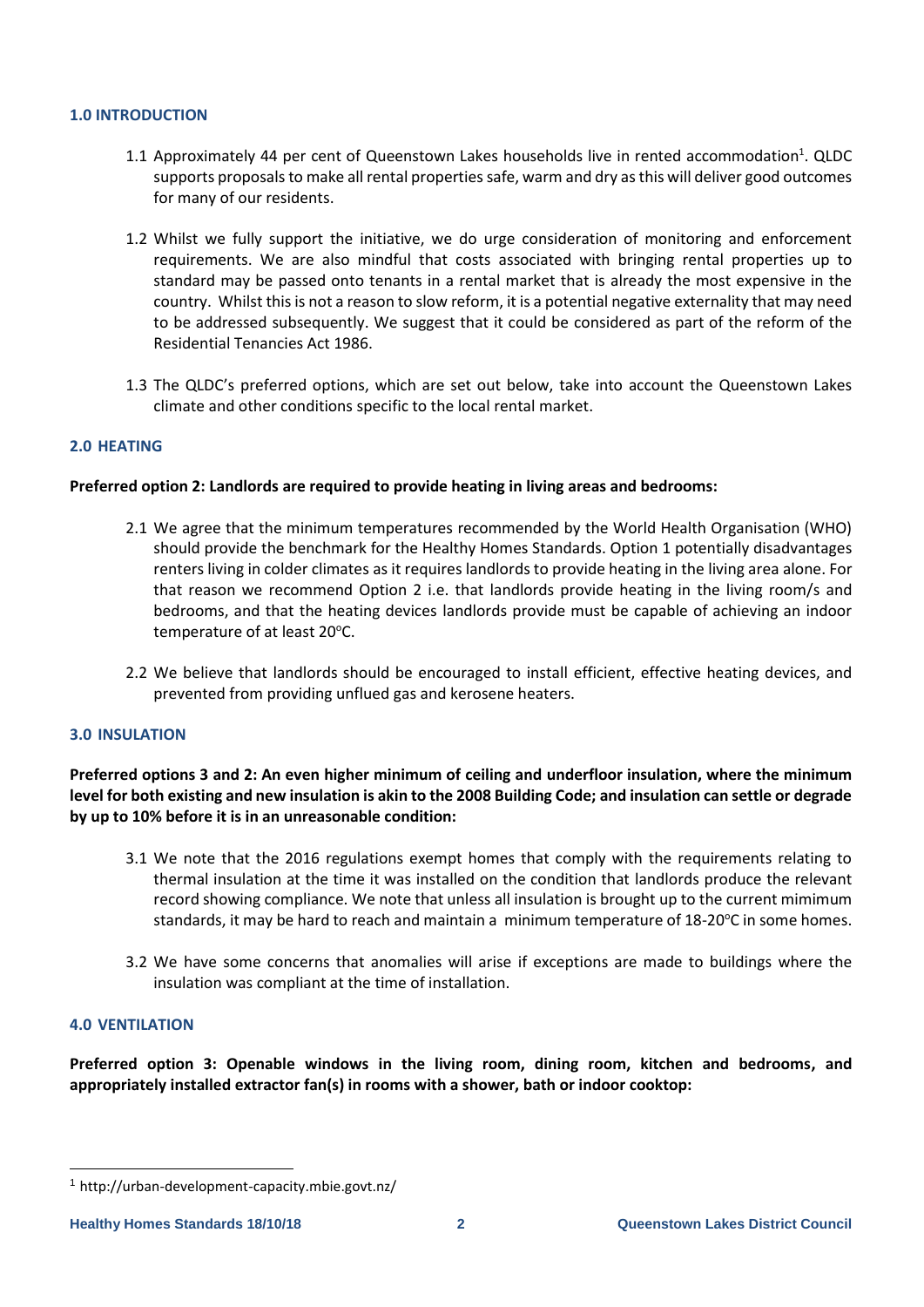4.1 The Queenstown Lakes district has a high number of newly constructed buildings in which ventilation is becoming an increasingly important issue. Some houses are now built to be airtight, so that moisture dissipation is either slowed or prevented altogether. In a climate such as Queenstown's, extreme temperature differentials and lack of adequate ventilation create conditions for internal moisture build-up, which can lead to health issues for the occupants as well as premature decay of the buildings. For these reasons we recommend Option 3, which offers optimal ventilation standards.

## **5.0 MOISTURE INGRESS AND DRAINAGE**

## **Preferred option 2: landlords must ensure efficient drainage and guttering, downpipes and drains, and ensure the subfloor has a ground moisture barrier, unless there is already adequate subfloor ventilation:**

5.1 We recommend Option 2 as this will provide effective drainage and prevention against moisture ingress. This option will require the provision of clear guidelines.

### **6.0 DRAUGHT STOPPING**

**Preferred option 2: landlords must block any unused fireplaces and chimneys and stop any unnecessary gaps or holes that cause noticeable draughts and a colder home, and are 3mm or greater in and around windows and doors, walls, ceilings, and access hatches:**

6.1 We recommend Option 2 to provide effective draught stopping. This option will require the provision of clear guidelines.

# **7.0 DATE TO COMPLY WITH STANDARDS**

7.1 None of the options provided are ideal. The date to comply with the new standards needs to be straightforward and fair to tenants and landlords, and provide suffcient time for supppliers and installers to prepare.

#### **8.0 IMPLEMENTATION**

8.1 We suggest it would be in the interests of landlords to keep records to prove their properties meet the required standards (and as per the new tenancy agreement). If they do not have the required evidence, they will be liable for the cost of an assessment.

## **9.0 FURTHER ISSUES FOR CONSIDERATION**

- 9.1 On reviewing the discussion document in detail, we have identified the following questions concerning process:
	- 9.1.1 Regarding inspections, will these be triggered by tenant complaints, and/or by other means? Who will be responsible for following up and making sure the upgrades are carried out to the required standard?
	- 9.1.2 As mentioned in our introduction, will the the proposed Residential Tenancies Act reforms be adequate to protect tenants should they raise concerns with their landlord about heating, insulation, ventilation etc.? Could this protection be included in the reforms explicitly?